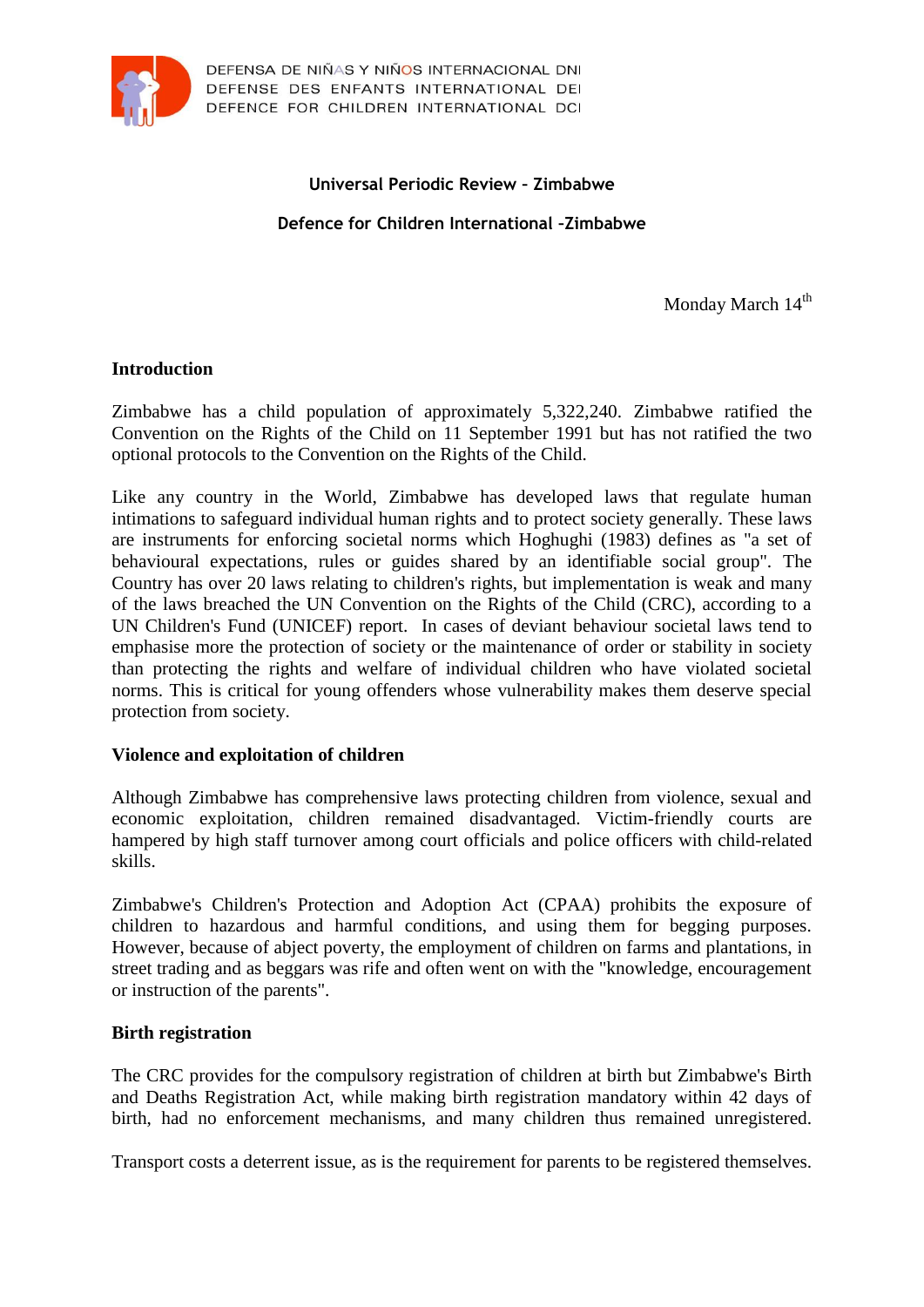

A 2003 study in Mashonaland West province revealed that 25 percent of primary school pupils had no birth certificates, and neither did 75 percent of people in farming communities, 60 percent of parents and 70 percent of orphans. The report recommended that personnel from the Registrar General's Office be stationed at all hospitals to register children at birth.

# **Education**

The CRC calls for free compulsory education and the country's Education Act complied with this provision but, again, there were no appropriate enforcement mechanisms. Increased poverty and the impact of the AIDS pandemic had also affected the school dropout rate.

## **Child Labour Laws and Enforcement**

The Labour Relations Act rose the minimum age for employment to 16 years, specifying that children between the ages of 16 and 18 can only be employed as apprentices and only under special training conditions. The minimum age at which children may perform light work is set at 15 years, and young persons under the age of 18 years are prohibited from performing work that might jeopardize their health, safety, or morals.

The Children's Protection and Adoption Amendment Act prohibits the involvement of children in hazardous labour. However, implementation of the Act has been slow. The Act defines hazardous labour as any work likely to: interfere with the education of children; expose children to hazardous substances; involve underground mining; require the use of electronically powered hand tools, cutting or grinding blades; expose children to extreme conditions; or occur during a night shift.

The Penal Code prohibits children from visiting or residing in a brothel, and prohibits anyone from causing the seduction, abduction, or prostitution or children. No laws specifically address trafficking in persons. However, under the Immigration Act, prostitutes and persons benefiting from the earnings of prostitution are barred from entering the country, and the Sexual Offenses Act criminalizes the transportation of persons across borders for sex. Both the Constitution and Labour Relations Amendment Act prohibit forced labour. However, the Labour Relations Amendment Act makes an exception for labour required from a member of a disciplined force.

According to an ILO report, labour regulations, including child labour laws, are poorly enforced because of weak interpretations of the laws, a lack of labour inspectors, and a poor understanding among those affected of their basic legal rights. The Zimbabwe police serve as the primary authority to combat trafficking, and the Department of Immigration monitors borders. In January 2004, the Ministry of Home Affairs launched a program to combat corruption at border posts. Although the government has established Victim Friendly Courts in Harare (where abuses perpetrated against children can be tried), these courts are understaffed as a result of magistrates' preference for more lucrative employment outside Zimbabwe.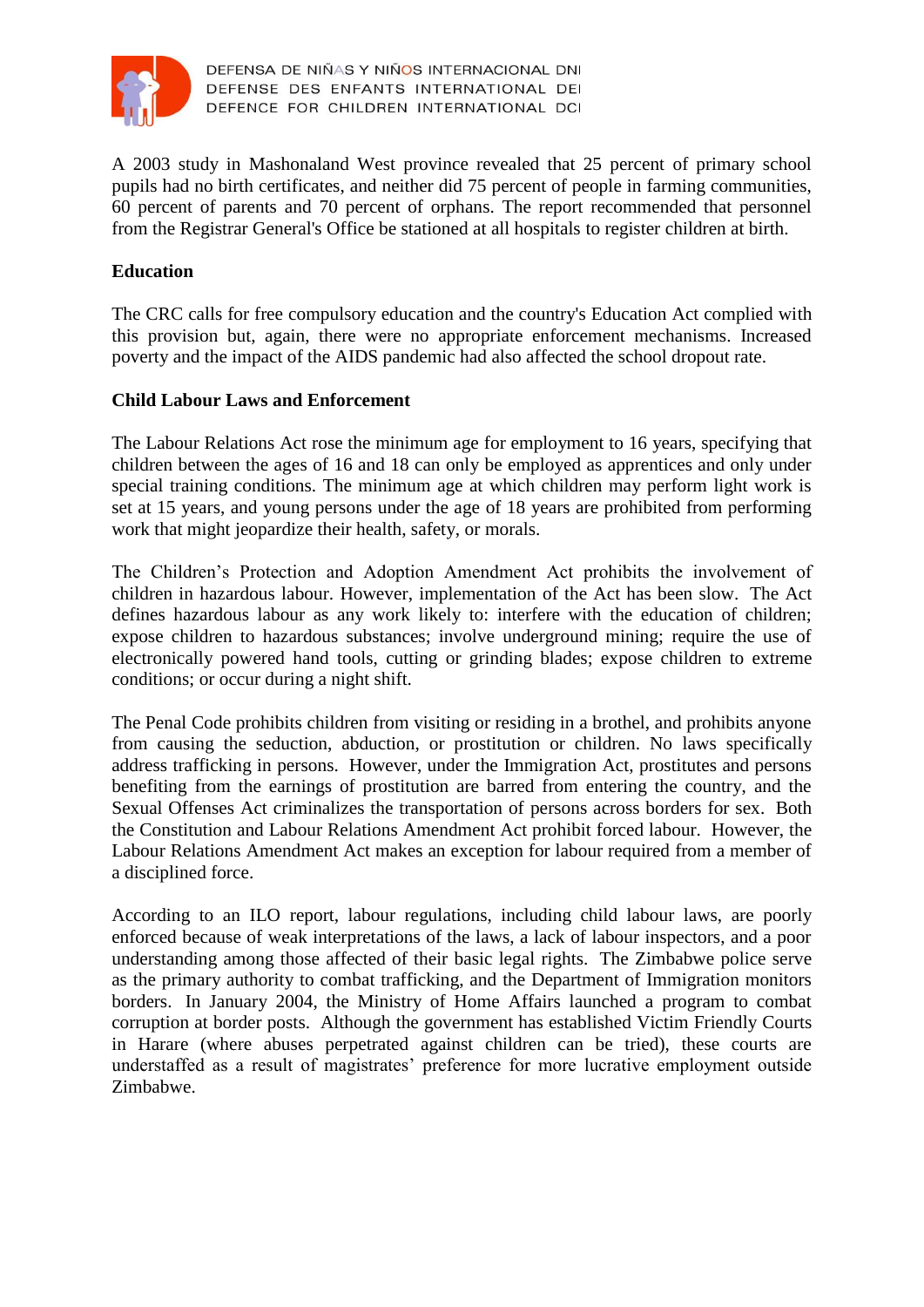

## **Juvenile Justice**

#### *Legislation*

There are two main legal instruments which deal with young offenders in Zimbabwe, namely the Children's Protection and Adoption Act (Chapter 33) (CPAA) and the Criminal Procedure and Evidence Act (Chapter 57). Consequently, there are two main institutions that deal with juvenile offenders, namely the juvenile courts and the magistrate's courts which administer the Children's Protection and Adoption Act and the Criminal Procedure and Evidence Act respectively. When a juvenile is alleged to have committed an offence the law requires that the matter be referred to a probation officer, who then prepares a social inquiry report highlighting the socio-economic circumstances of the juvenile. These special circumstances of the juvenile are supposed to be taken into consideration in the disposal process in an effort to achieve juvenile justice.

## *The minimum age of criminal responsibility*

In Zimbabwe, under 7 years, a child is not subject to legal process. Between the ages of 7-18 years, a 'juvenile' is subject to legal process, but with the subdivision that from 7 to 14 years a child offender has situational factors taken into consideration, while the emphasis between 14 and 18 years is on punishment.

#### *The Arrest*

There is no data about the process of arrest of juvenile offenders. Juveniles are arrested just like adults, particularly when they have committed what are termed adult crimes such as rape and murder. As in investigation, arrests could be used as indicators both qualitatively and quantitatively, the number of arrests made into a quantitative indicator. This indicator will become more important if those working with children strive to know the number of children in their areas. If all the demographic data on children in a given area are known then using the number of arrests will be easier to monitor which children are engaging in acts of delinquency.

#### *Trial Conditions*

Young offenders usually appear in court for minor offences, often in the absence of probation officers.

- **Juvenile courts:** The Criminal Procedure and Evidence Act spells out that the child shall be brought to court as soon as possible. 'As soon as possible' must be specified. This section can be used as a process indicator to show the frequency at which children are taken to courts when they offend and even when they fall victim to an offence. It would be easier to monitor how soon children are taken to courts and whether this is within the requirement of the Act. The statistics developed can be disaggregated by gender, religion, time, land use, proportion if this is deemed necessary.

**Legal representation** is absent in many cases. The system does not provide free legal services to those juveniles whose parents or guardians lack the means to engage the services of a lawyer. Such a measure would ensure that juvenile offenders from poor families are not unduly disadvantaged. The Government must note that the welfare of the child cannot be safeguarded by a system that does not allow for legal representation. Thus, juvenile justice cannot be realised unless the juvenile has an inalienable right to legal representation in court Zimbabwe must provide free legal services to those juveniles whose parents or guardians lack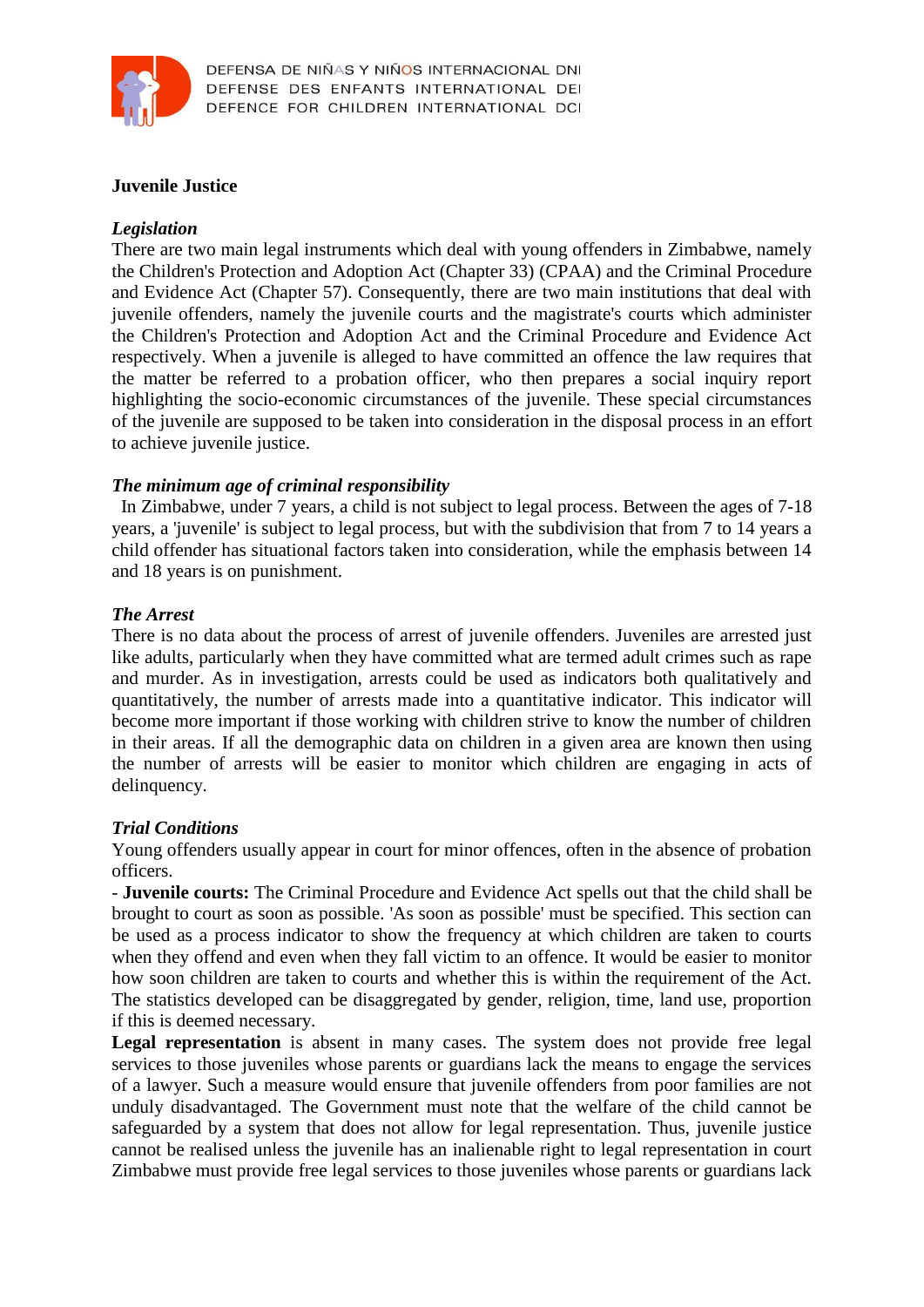

the means to engage the services of a lawyer. Such a measure would ensure that juvenile offenders from poor families are not unduly disadvantaged.

## *Information about juvenile offenders*

The basic information about a juvenile offender is recorded in a crime record book. Such data include sex, age, type of offence, date of committal of the offence, place of committal of the offence and a voluntary statement by the offender. A record of the police officer who would have handled the case is also kept. A voluntary statement by the juvenile offender or the juvenile victim is taken. Where the crime is classified as serious, such as murder, this statement is recorded in the presence of a guardian or parent in the case of juveniles below the age of fifteen years. However, these statistics are not separated from those relating to adult offenders.

## *Conditions of detention*

Only one prison, Khami Medium in Matabeleland, offering four years secondary education, was specifically designed for juvenile offenders but not all could be housed there. Consequently, most juvenile offenders are imprisoned with adults and often abused. The report called for greater support for the pre-trial diversion initiative in terms of training, infrastructure, human and material resources.

## *Diversion*

In accordance with the CRC's stipulations covering juvenile offenders, Zimbabwe has initiated the pre-trial diversion scheme under the CPAA where, with the support of a probation officer, offenders charged with petty crimes are diverted from the formal criminal justice system, their cases are heard in a closed court, and sentences are imposed along rehabilitative lines. In practice the initiative lacks resources and to date the closest practical option has been the community service programme, which had so far benefited over 50,000 offenders, some of them juveniles.

## *Rehabilitation*

The disposal of juvenile delinquency cases tend to assume that rehabilitation or treatment goals can be achieved by focusing on the juveniles. There appears to be little recognition of the fact that some parents or guardians lack adequate parenting skills and therefore contribute towards the delinquent behaviour of their children. Even if the primary focus is on the juvenile, the parents must be effective participants in the rehabilitation or treatment process to ensure complimentarily of action between social workers and parents. Parents must be empowered to take personal responsibility for the welfare of their children and must be assisted to develop and consolidate good parenting skills.

**Given the aforementioned challenges facing Zimbabwe in legislating and implementing an effective and humane child rights and juvenile justice system, in particular, Defence for Children International (DCI) recommends the following:**

## **Recommendations:**

We urge Zimbabwe: